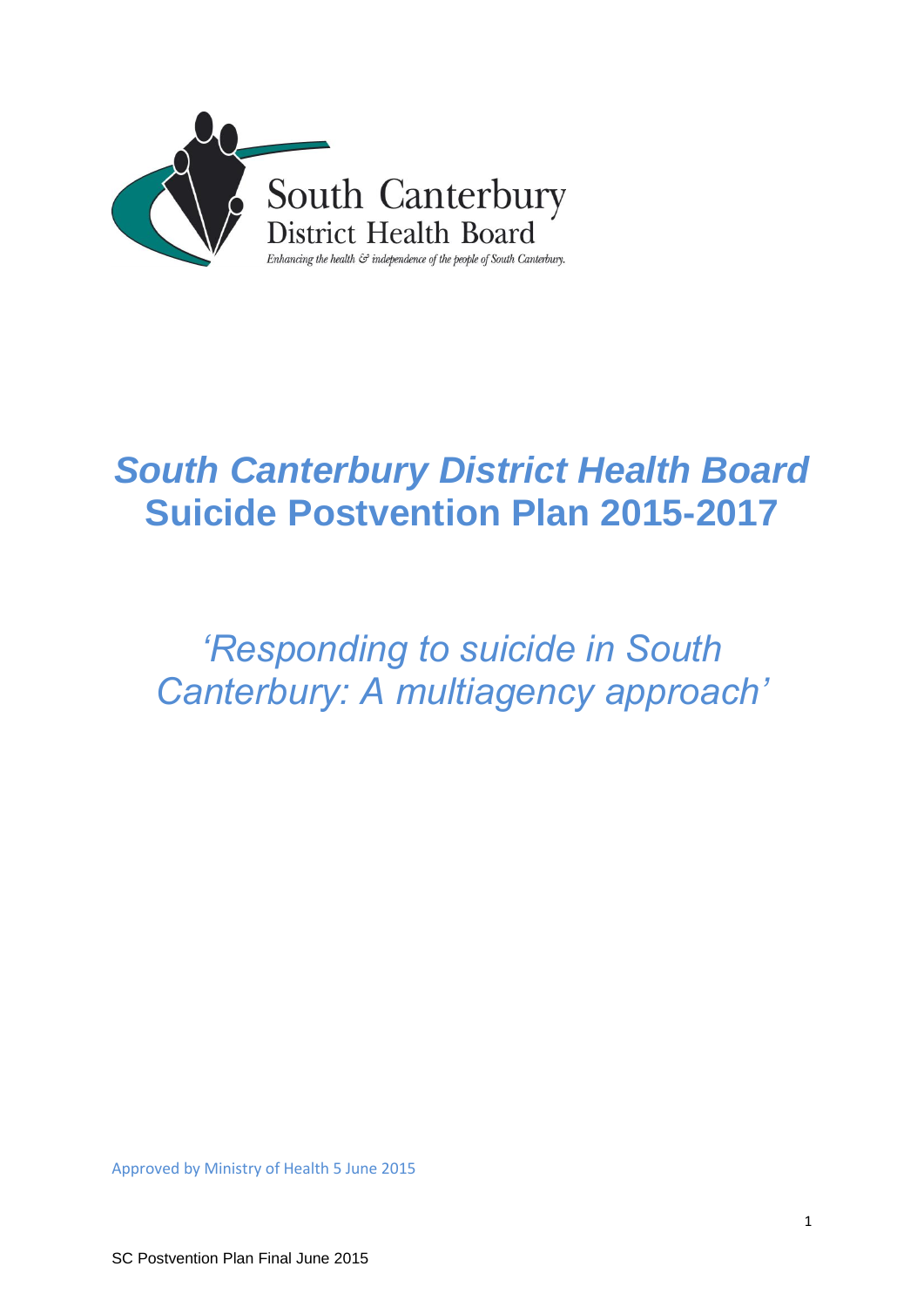# *Introduction*

This document sets out a pathway to plan a response in the community following a suspected suicide in South Canterbury. It is designed as a guide for agencies to follow to provide a coordinated approach in supporting families, friends and the community after a suicide has occurred.

This document sits under the work stream of the South Canterbury Suicide Prevention Action Plan 2013-2016<sup>1</sup>, which aligns to the New Zealand Suicide Prevention Strategy  $(2006-2016)^2$  and focuses on:

- Reducing the rate of suicide and suicidal behaviour
- Promoting mental health and wellbeing, and reducing mental health problems
- Improving the care of people who are experiencing mental disorders associated with suicidal behaviours
- Improving the care of people who make non-fatal suicide attempts
- Supporting families/whānau, friends and others affected by suicide or suicide attempt.

# **Why is a community response to suicide needed?**

When a suicide occurs it can have a distressing impact upon those directly bereaved and upon others in the wider community (neighbours, colleagues, schoolmates). Those affected try to understand what has happened and concerns can quickly build in the community. Sometimes, others in the community may also attempt or complete suicide (referred to as a suicide contagion). This can occur when the original suicide influences others through imitation; glorification of the person who has died; sensationalism of their death; and the presence of a highly charged emotional atmosphere. Those who are already considered vulnerable in the community may be influenced simply by hearing about other suicides (i.e., exposed to a suicide or suicide attempt). In the context of further suicides or attempts, interagency cooperation and coordination is essential<sup>3</sup>.

# **Principles of a postvention response**

The postvention response will be:

- guided by best practice on managing suicide risk and risk of contagion/clusters
- resourced based on a standardised assessment of risk of contagion/clusters
- led by local organisational/sector managers
- informed by the knowledge and expertise of frontline staff working with people at risk
- consistent, coordinated and transparent
- used in conjunction with the tool kit, for district health boards, developed by the Ministry of Health, containing guidance on preventing suicide and responding to suicide clusters or contagion<sup>4</sup>.

**.** 

<sup>1</sup> South Canterbury Suicide Prevention Action Plan 2013-2016[, http://www.scdhb.health.nz](http://www.scdhb.health.nz/uploads/File/Key_documents)

<sup>2</sup> *The New Zealand Suicide Prevention Strategy 2006-2016,* <http://www.health.govt.nz/>

<sup>&</sup>lt;sup>3</sup> <http://www.casa.org.nz/funded-programmes/community-postvention-response>

<sup>4</sup> New Zealand Suicide Prevention Action Plan 2013-2016[, http://www.health.govt.nz/](http://www.health.govt.nz/)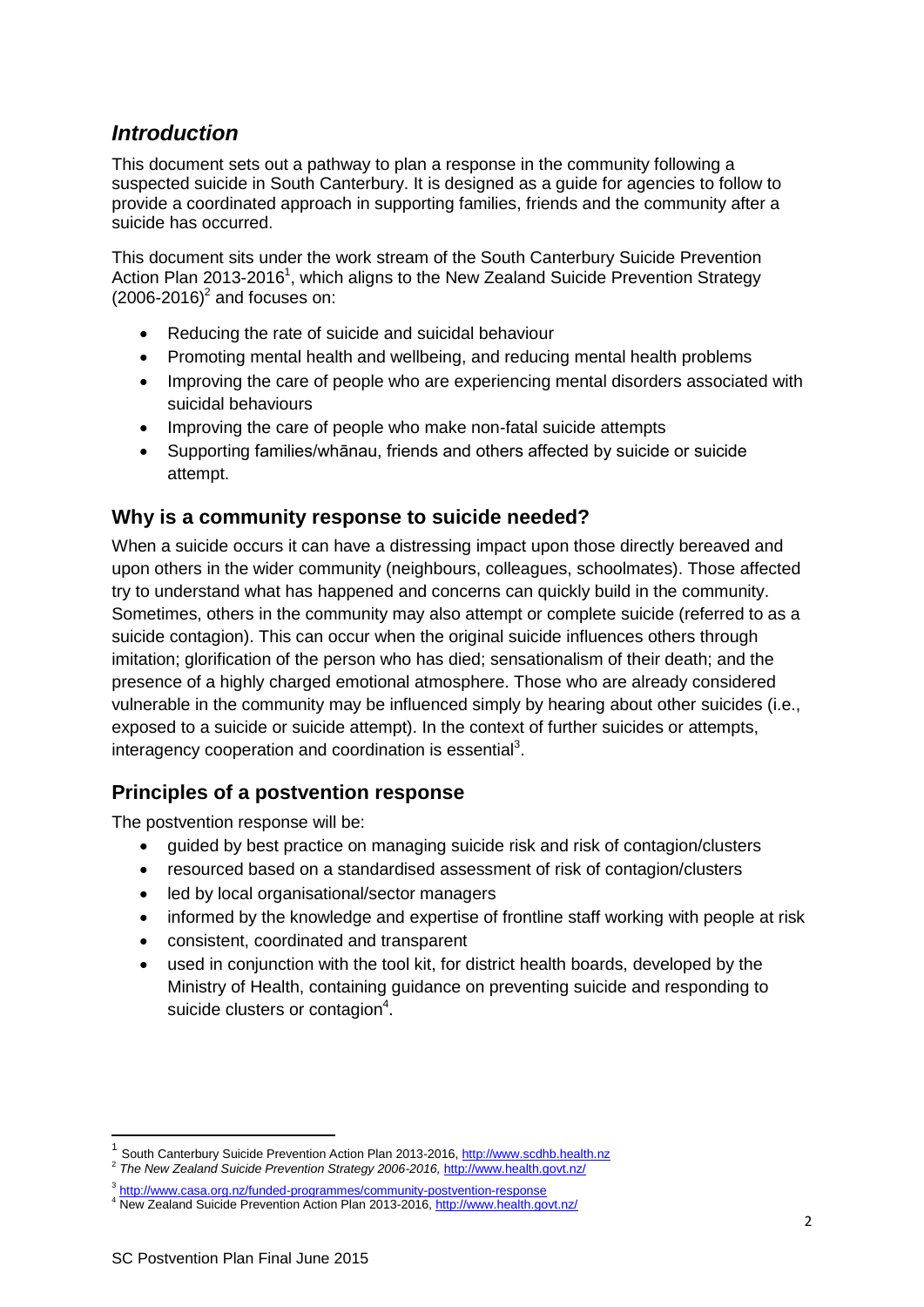## **Scope of postvention response**

NB: The postvention response is not the immediate or acute response. There will be actions undertaken in parallel to this process i.e. Police investigation, Victim Support visit, Spiritual/cultural practices etc.

The postvention response **will**:

- ensure initial screening occurs for those individuals who are at immediate risk and ensure supports are in place
- provide an interagency response to identify those individuals in the wider community who are vulnerable and at increased risk
- identify community needs and coordinate the provision of training and information to community key stakeholders
- include the Community Postvention Response Service<sup>5</sup> in the event of a potential cluster/cluster, as required
- promote the healthy recovery of an affected community, mitigating future risk for example anniversary dates of completed suicides
- involve coordinating with Victim Support to help ensure that the bereaved have the support they require in a timely and culturally appropriate way
- $\bullet$  identify barriers and gaps in service provision<sup>6</sup>.

South Canterbury agencies recognise the importance of undertaking the most appropriate action to minimise risk to the community. As such, two responses have been developed, *complex* and *non-complex,* to guide the local response. The following outlines how and by who the level of response is decided.

### *The Postvention Multiagency Team*

The Postvention Multiagency Team is responsible for the Postvention response and determining the level of the response required – complex or non-complex (please see flowchart: Phase 1). There are one or two representatives for each of the following sectors: Health, Social Development, Justice and Education on the Postvention Multiagency Team. The representatives aligned to this team have access to or can approve appropriate resources to meet the aims of the required response within their respective sectors.

### *Involvement of the wider community*

If it is a complex response the Multiagency Team members will work with others in their sectors to identify who is impacted by the death and potentially at risk. The practitioner (or other nominated person) who has the most contact with the person will then follow up. For example if a young person involved with ICAMHS, was identified at risk, then the Health representative, from the Multiagency Team, would work with the ICAMHS manager to ensure the young person is followed up by their case manager.

 5 The Community Postvention Response Service (CPRS) is a Ministry of Health funded service run by CASA (Clinical Advisory Services Aotearoa). CPRS assists communities experiencing suicidal contagion or suicide clusters. The Service can help a community assess if there is a cluster emerging or occurring in the community and how best to respond to the situation.

<sup>&</sup>lt;sup>6</sup> <http://www.casa.org.nz/funded-programmes/community-postvention-response>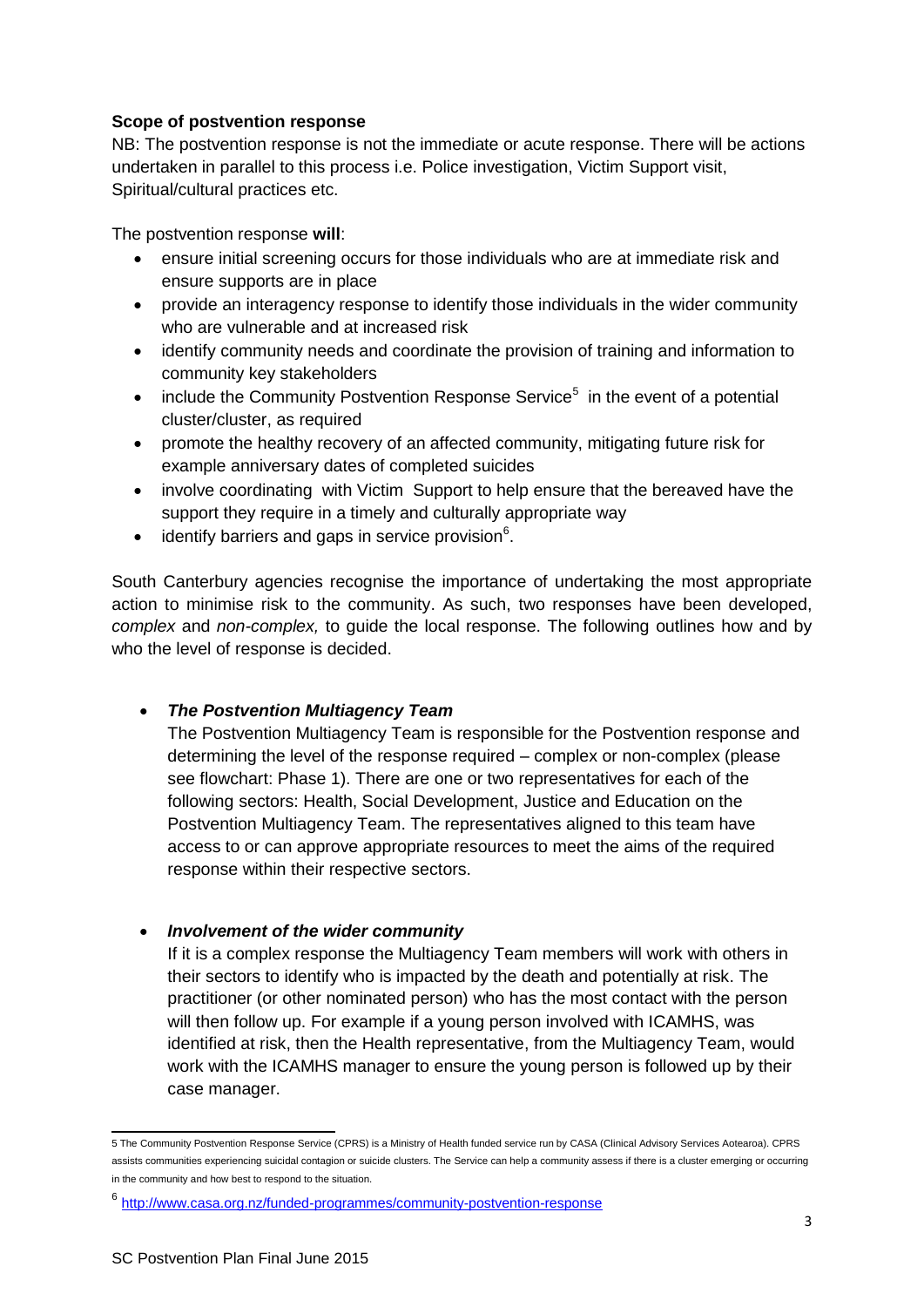# *Cluster Management*

The Postvention Multiagency Team treats any death where there is considerable community interest and all youth deaths, as complex (other deaths may also be considered complex depending on the situation). We seek advice from CASA, and **all** activities undertaken (e.g. follow up of those impacted) are designed to minimise the risk of other suicides, potential cluster or contagion.

# **Storage of information**

Information, correspondence and documentation will be stored in a secure electronic file by the Postvention Coordinator and deleted after two years. The information will be kept for the two year timeframe for the purpose of monitoring and intervening in potential clusters. Information will only be released to those as identified in the Multiagency Postvention Team, Terms of Reference. All identified personnel will abide by their respective organisations' guidelines on privacy and information disclosure.

# **Review of this Plan**

This Plan is not static. It will be reviewed six months after its implementation and then annually. Additionally each postvention response will be reviewed to see what worked well and what could be improved.

# *The Process*

The process outlined below illustrates how identified community agencies will respond to suspected suicides.

As mentioned above some cases will be assessed as a straight forward scenario with limited intervention required (non-complex). In other cases where there is increased risk and a more comprehensive response will be required (complex).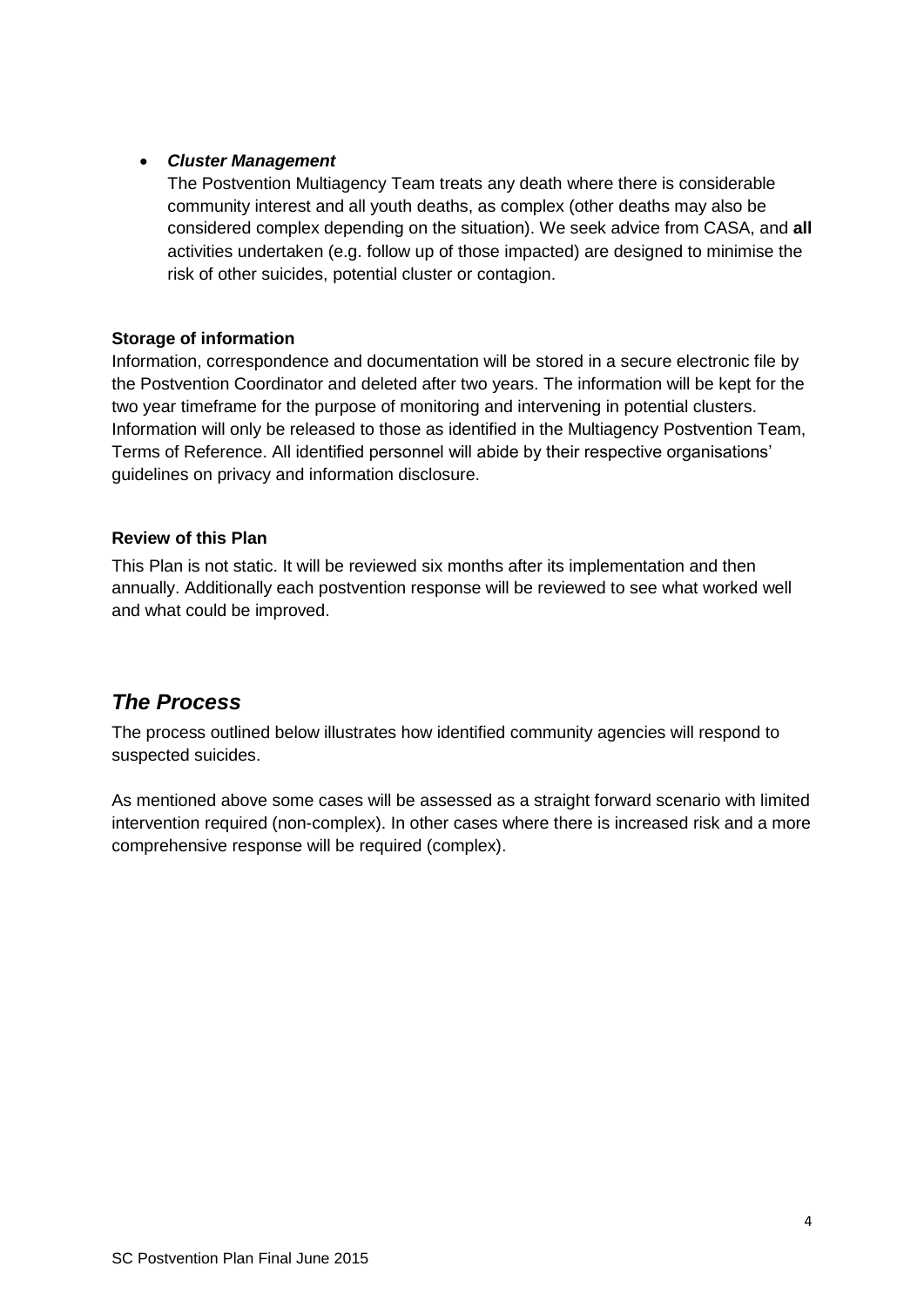# **POSTVENTION PROCESS**

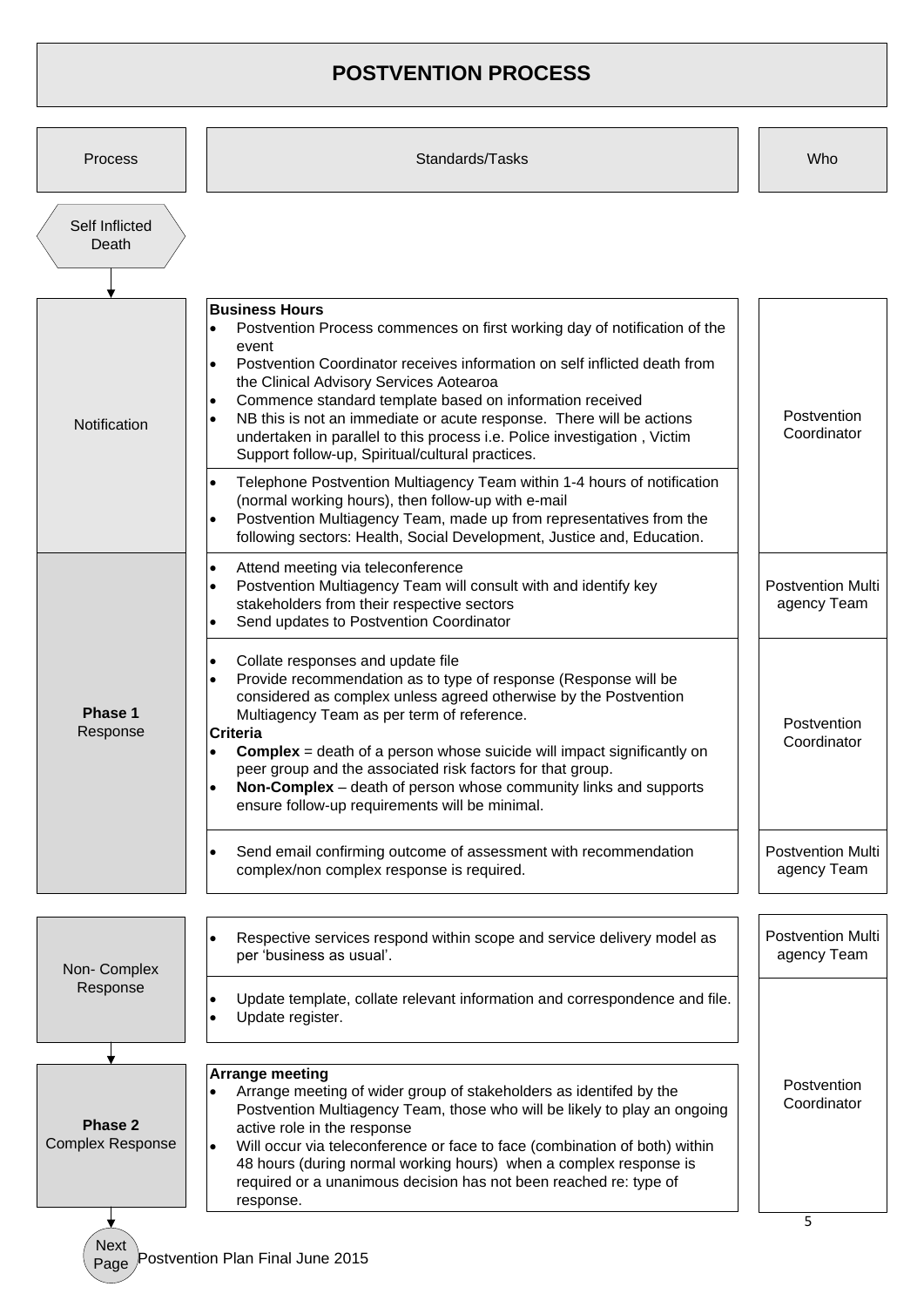# **POSTVENTION PROCESS**

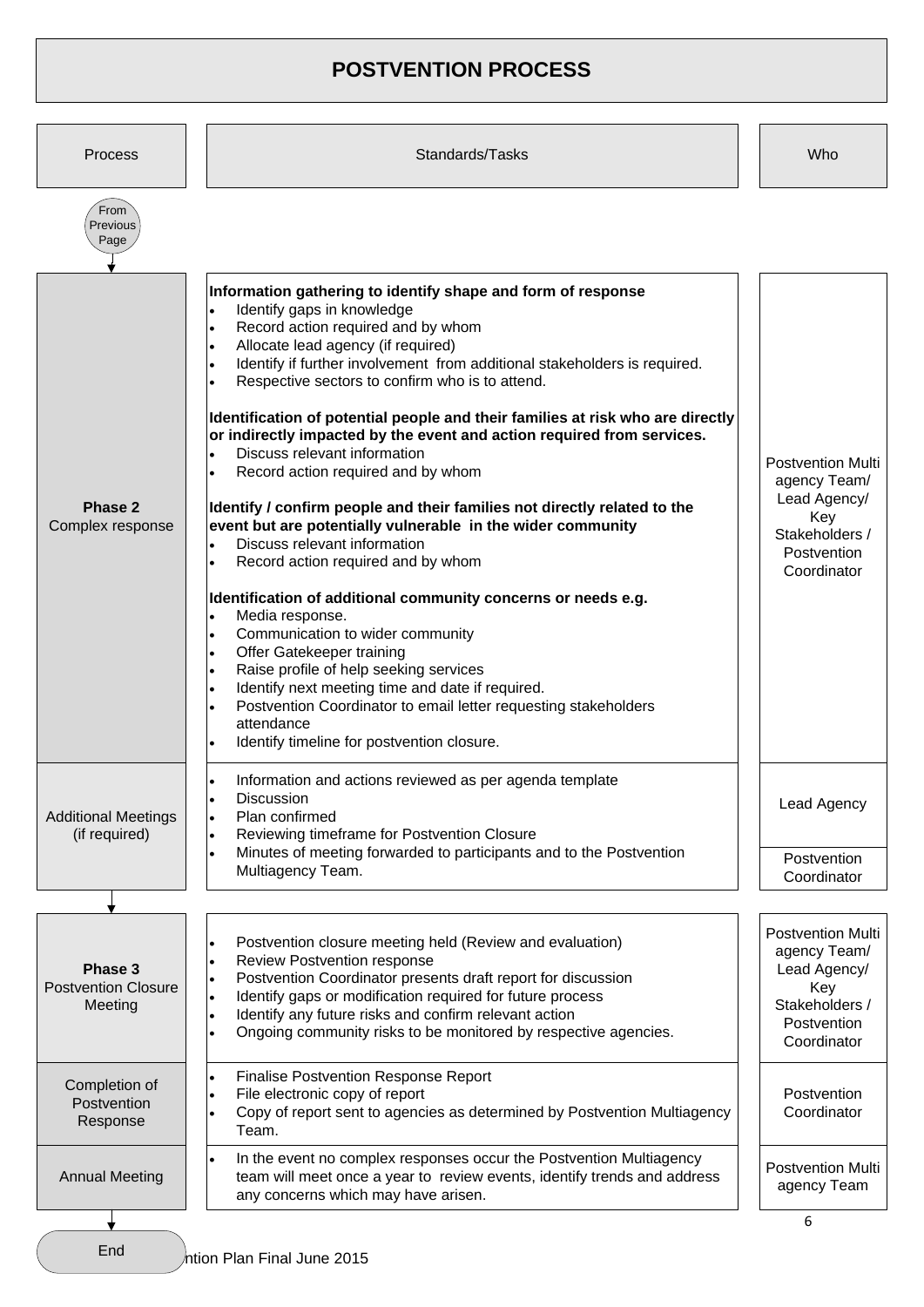# *Appendix 1: Definitions used in this document*

#### **Adult**

For the purposes of this document an adult is an individual aged over 24 years (Ministry of Youth Development)

#### **Attempted suicide**

Attempted suicide is a potentially self-injurious act intended to end one's life but does not result in death. Suicidal ideation is thinking about or engaging in suicidal behaviour, either with or without a suicide plan. NB: While most people who experience suicide ideation do not complete suicide, some do make attempts on their own life (Department of Communities, 2010).

#### **Circles of Vulnerability**

A screening model used to identify individuals who may be potentially more at risk of suicide contagion than others. The model advocates screening those who are in geographical and psychosocial proximity to the deceased and general population at risk (CASA).

#### **Postvention**

Suicide postvention refers to community-based support after a suicide that aims to reduce the negative impact of the death and to reduce the potential for further suicidal behaviours. The key objectives of postvention initiatives are to:

- maximise resilience
- utilise coping strategies; and
- establish structures and networks to deal with the suicide and its impact (Ministry of Health).

#### **Suicide clusters**

Suicide clusters are broadly defined as the occurrence in time of usually three or more suicides, greater than the number of suicides which would be expected on the basis of statistical prediction. Clusters are more common amongst young people and may account for 1-13 percent of youth suicides. Clusters often occur within institutions or small communities, including rural and indigenous communities (Ministry of Health).

#### **Suicide contagion**

It has been proposed that suicide clusters may be due to "contagion", or the process where one person's suicide influences another person to engage in suicidal behaviour. The mechanisms for contagion are not fully understood. Contagion may be linked to an expression of grief after experiencing the suicide of another or an attempt to deal with a range of emotions or events through imitation. It may also be indication of a desire to be recognised, for identity, or to be part of a group, or because of the suggestive power of exposure to a particular method. There are demonstrated links between the way in which suicide is reported in the media and the occurrence of further suicidal acts (Centre for Policy Health, University of Melbourne, 2012).

#### **Suicide**

Suicide is any act of self-injury which is intended to end one's life and which the person dies (Department of Communities, 2010).

#### **Self-harm**

Self-harm is the deliberate act of harming one's body without the intention to die (Department of Communities, 2010).

#### **Young person**

For the purposes of this document a young person is an individual aged 12 to 24 years inclusive (Ministry of Youth Development).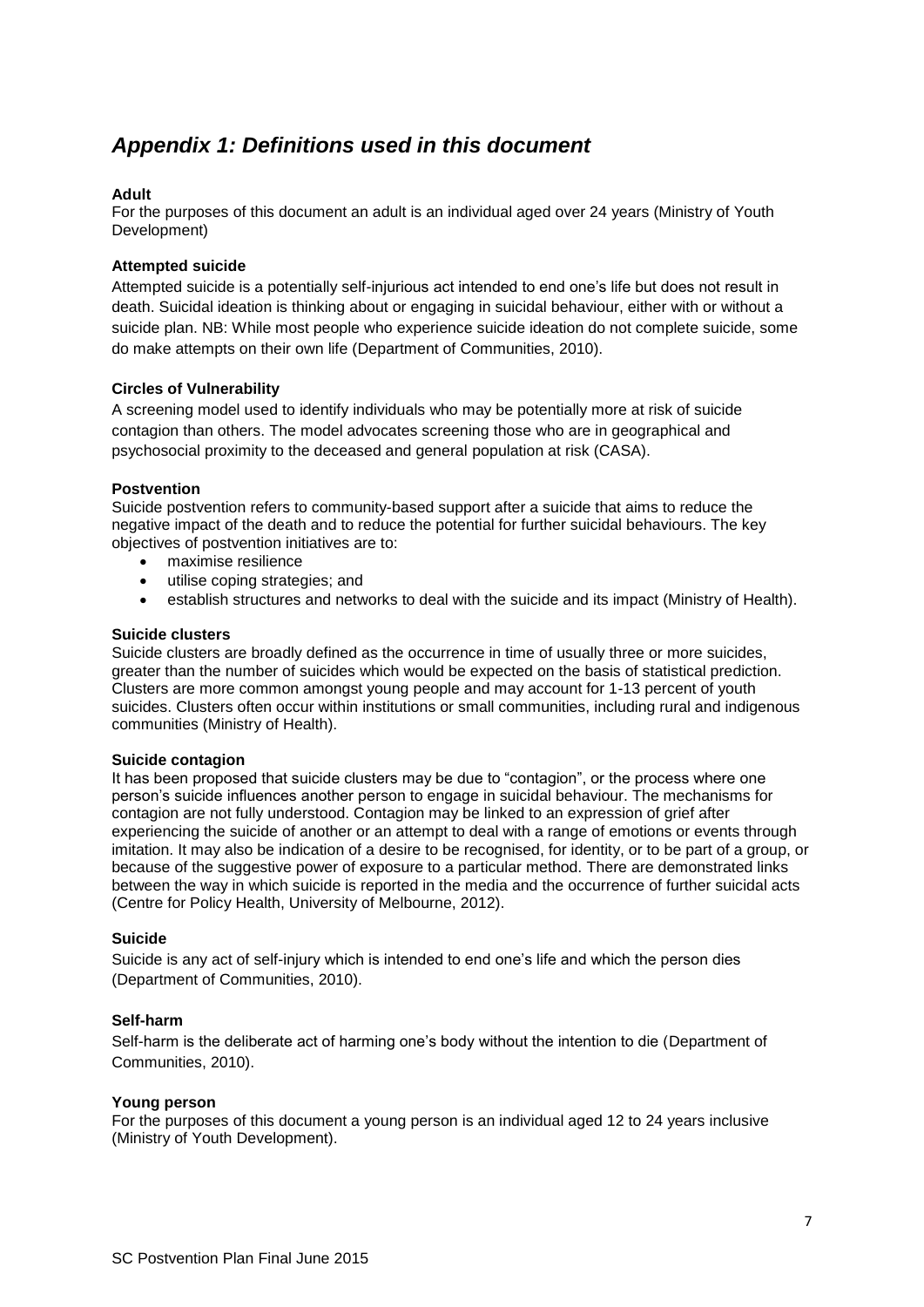# *Appendix 2: Roles and Responsibilities*

# **Postvention Multiagency Team**

# **Function**

Determine if an activation of a postvention process is required, and to guide this process.

## **Sectors**

There will be one or two representatives for each of the following sectors: Health, Social Development, Justice and Education. Representatives are nominated from within their respective sectors and will confer within their sectors regarding allocation of resources and to gain a collective viewpoint. The representatives aligned to this team have access to or can approve appropriate resources to meet the aims of the required response within their respective sectors.

## *Health*

Agencies/organisations include: Public Health Nurses, District Nurses, Plunket Nurses, Arowhenua Whānau Services, Community and Public Health, Secondary Services, Adventure Development, Brief Intervention Service, GP Practices, Victim Support (Bereavement Service)

## *Social Development*

Agencies/organisations include: Child, Youth and Family, Work and Income New Zealand, Counselling Services, Family Works, Rural Support Trust

## *Justice*

Agencies/organisations include: Police Youth Aid, CYF Youth Justice, Corrections

# *Education*

Agencies/organisations include:

Special Education, Aoraki Alternative Education, YMCA, Community College, Trade and Commerce, Aoraki Polytechnic, Timaru Fishing School, High Schools, Primary **Schools** 

NB: agencies/organisations identified above are listed as examples but there will be other agencies/organisations involved, as appropriate.

# **Responsibilities include**

- Confirm receipt of email informing of recent suicide and request for input within four hours during normal working hours.
- Request organisational managers to liaise with their staff and networks to gather relevant information ie of contagion, media sensationalism, unsupervised gatherings of young people around the sentinel event, mass texting, social media postings and/or heightened community anxiety.
- Provide information to the Postvention Coordinator for summary at the meeting/teleconference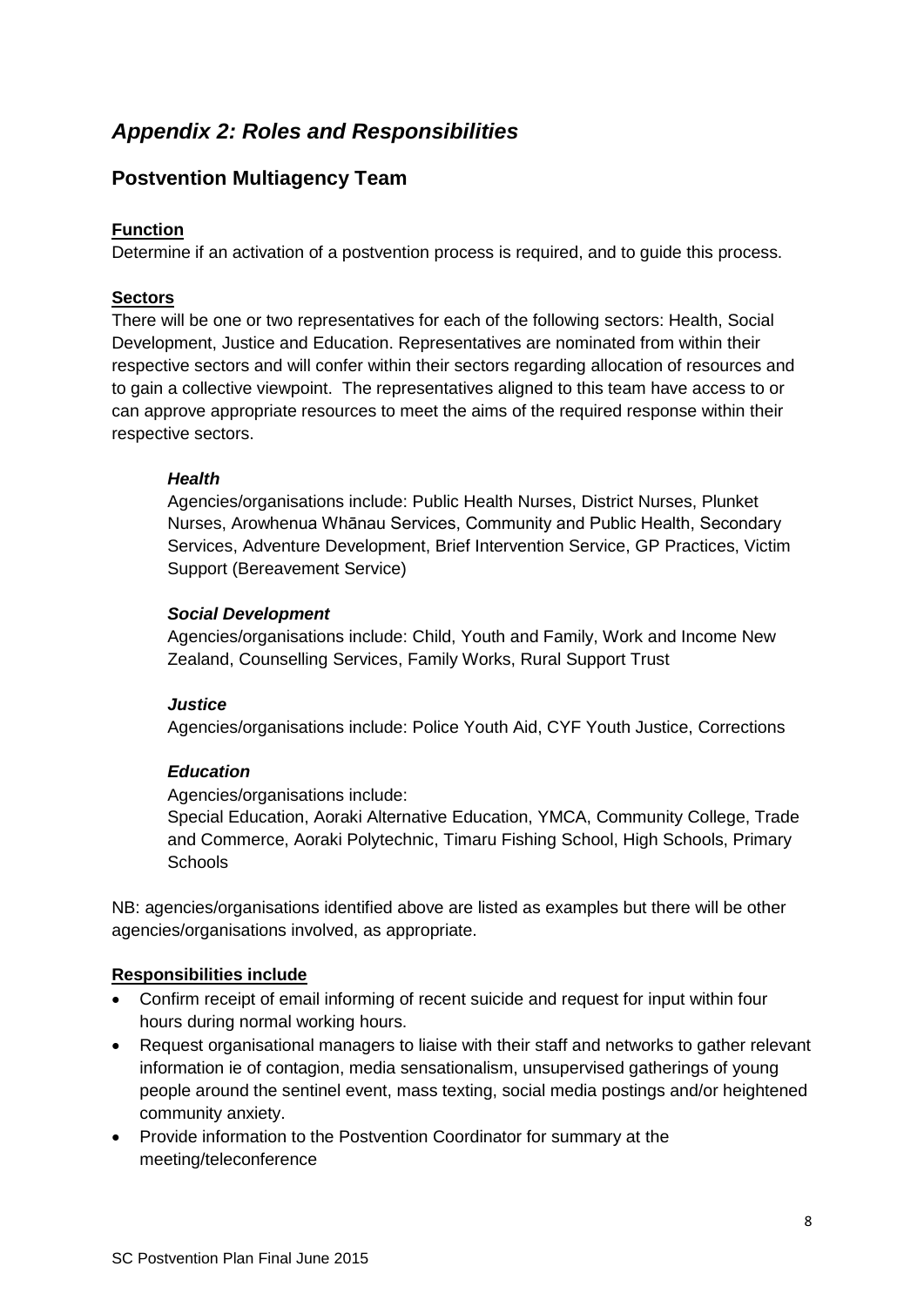- Collectively discuss event utilising knowledge of the areas represented and confirm if a postvention response is required.
- If a complex postvention response is required attend meeting to:
	- o Identify gaps in information
	- o Determine urgency and level of response
	- o Confirm number of agencies required to participate in a response
	- o Decide on actions required
	- o Identify lead agency
	- o Agree on a timeframe for the postvention activity to conclude.
- Liaise with staff, working with those at risk, within own agency/sector to gather any further information. This information to be feedback to postvention coordinator.
- Agree on a media spokesperson to provide appropriate information to the media and respond to requests as required. This spokesperson will have experience in communicating with the media on sensitive issues. NB: Individual agencies will also have their own spokespeople who will comment as and when required.
- Instruct the Postvention Coordinator to advise identified senior leaders from Community Public Health and South Canterbury District Health Board of intended approach and any key risks or issues. NB: Senior leaders may provide guidance or instruction to group if required.
- Instruct the Postvention Coordinator to seek guidance from CASA (Community Postvention Response Service), on behalf of Postvention Multiagency Team, if required.

# **It is NOT the function of the Multiagency Postvention Team to:**

• Provide a traumatic emergency response.

# **It is expected that:**

- All Multiagency Postvention Team members will provide the Postvention Coordinator and the other Multiagency Team Members with their business hours contact details, and contact details of their deputy/stand in
- When sector representatives take leave they will advise the Postvention Coordinator of their replacement and contact details
- Staff members from all sectors work within their scope of practice/employment agreement.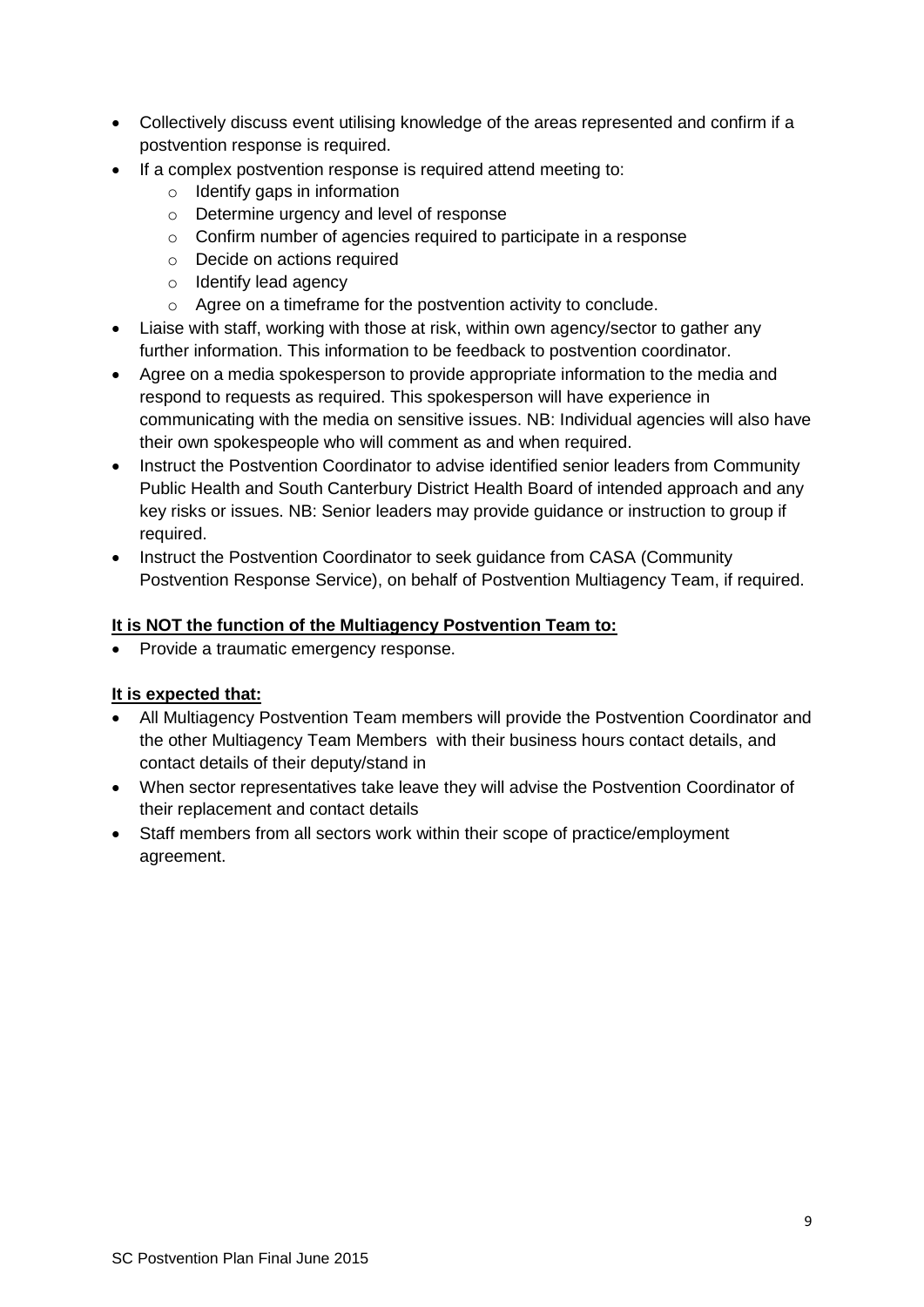# **Postvention Lead agency**

# **Function**

The lead agency will be identified by the PVMAT (Postvention Multiagency Team) after activation criteria is deemed to be met. The lead agency is likely to be determined based on connections with people most at risk but may also depend on availability.

The lead agency will take leadership and coordinate the postvention process and report back to the PVMAT.

The roles and responsibilities included below are not meant to be prescriptive rather to represent the range of tasks that may be undertaken. Due to the complexity of each situation there is a high need for flexibility and capacity for several tasks to occur simultaneously. Therefore, careful and thorough organisation by the Postvention Coordinator is essential to ensure a robust postvention process.

# **Roles and responsibilities**

Facilitate a meeting of other key stakeholders\*. At this meeting:

- 'circles of vulnerability' will be applied to identify individuals at risk of serious and/or imminent harm to their life or health
- individualised plans for follow up, of those identified will be made
- individuals/agencies will be designated to make contact with and ensure appropriate support is in place for all those named. Note: the designated individuals/agencies will report back to the lead agency to ensure all plans have been actioned
- significant dates will be identified (e.g. birthdays of deceased and anniversaries of deaths) for the following 12 months. Note: the Postvention Coordinator is tasked with monitoring of situation at those times and contacting original lead agency with regard to any further action required.

The lead agency will also:

- ensure general information and resources on suicide prevention and bereavement support is provided, as required, to other agencies and impacted communities
- plan a suicide postvention plan review meeting
- promote of appropriate help seeking options for those affected by suicide.

\*Postvention Coordinator to organise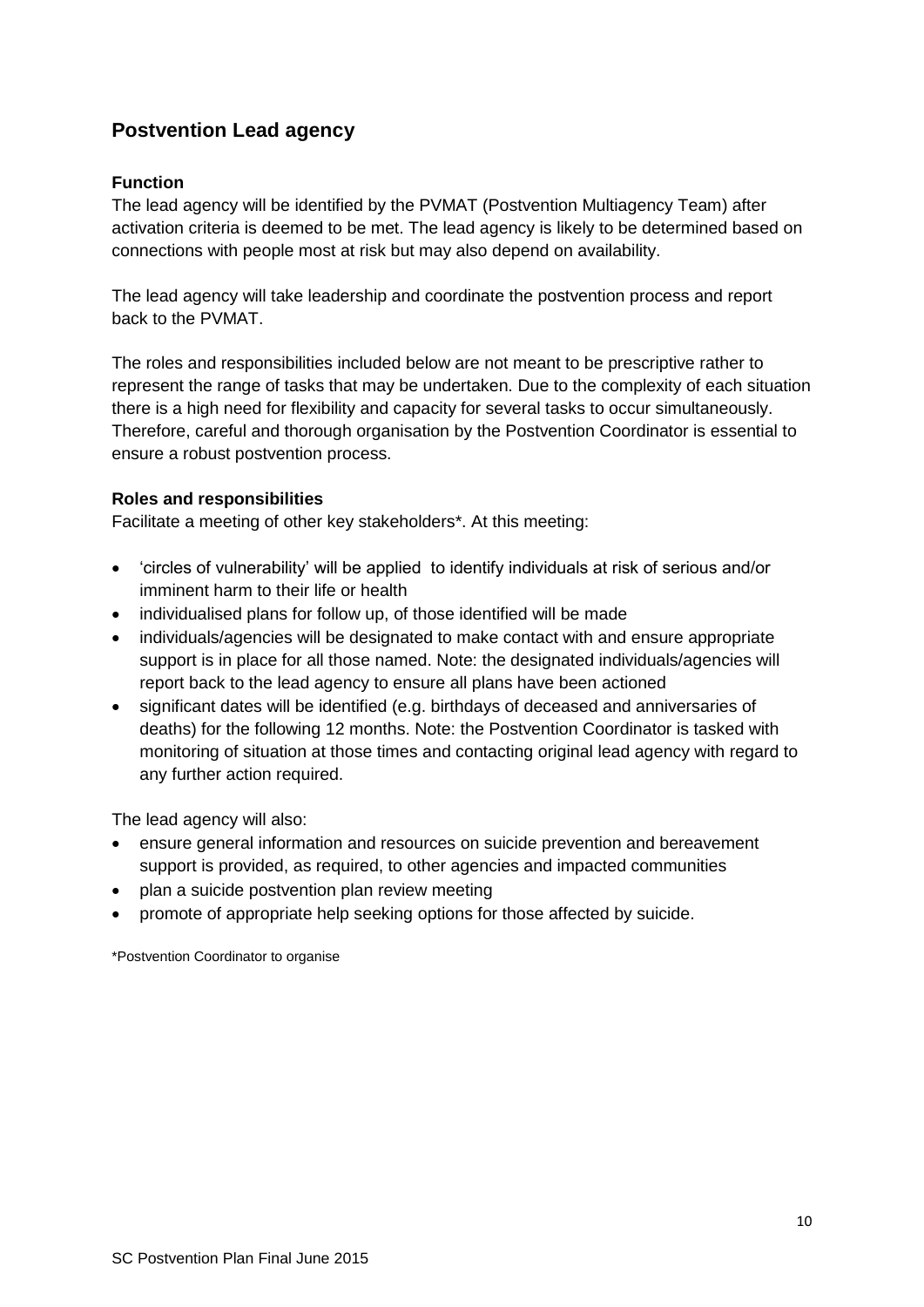# **Postvention Coordinator**

## **Function**

To coordinate South Canterbury's postvention activity, as and when required.

## **Roles and responsibilities**

- Receive/confirm information on death by suspected suicide from Ministry of Justice or community supports
- Gather information as appropriate
- Organise a teleconference for members
- If a postvention response meeting is required organise meeting/s and documentation and take and distribute meeting notes
- Liaise with Multiagency Team members and keep up to date with each agencies response
- Feedback to SCDHB management/board as required
- Assist with communications as required
- Keep a record of all information/documentation concerning each postvention activity
- Liaise with key stakeholders to ensure appropriate provisions are made in-case a postvention response is required during holiday periods.

If the Postvention Coordinator is on leave their responsibilities will be coordinated their line manager, or the line manager's representative.

NB: The role of the Postvention Coordinator will be carried out by the SCDHB Suicide Prevention Coordinator until this contract ceases. There will be further discussions between key stakeholders as to where this role will then sit.